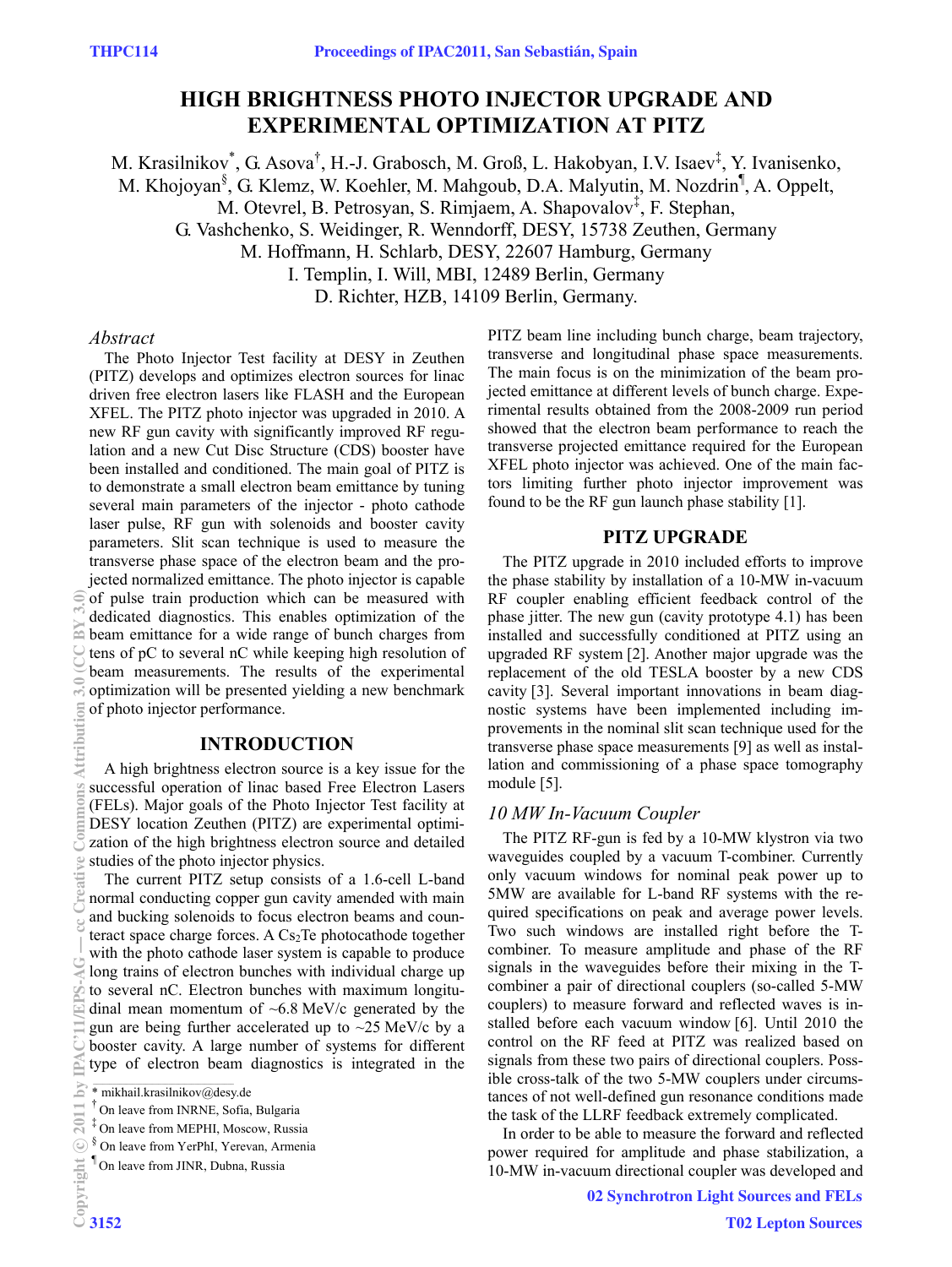produced by Mega Industries LLC [7]. The 10-MW coupler is installed after the T–combiner as close to the gun as possible. Besides direct monitoring of the RF phase, beam based measurements have been performed [6, 8]. The RF gun phase rms jitter before installation of the 10-MW invacuum directional coupler was in the order of 2…2.5 deg (or 10...15 deg peak-to-peak) [9]. After the upgrade feedback became available resulting in significant improvement of the phase stability; the rms phase jitter is now  $\sim 0.2...0.3$  deg [8]. Besides increasing the shot-to-shot phase stability the 10-MW coupler enabled the control of the phase profile within the pulse train. Before the upgrade a typical phase slope of  $\sim$ 125 deg/ms was observed. The emittance measurements at PITZ require a pulse train operation in order to keep optimum signal quality of the observed beam and beamlets. The above mentioned slope resulted in a substantial smearing of the observed images of pulse trains. The upgrade implied an almost zero slope (or negligible fluctuations of the slope around zero) and therefore an integration of more identical electron bunches within a pulse train.

#### *CDS Booster*

The previous booster based on a normal conducting TESLA cavity had significant drawbacks, such as a not well-known field profile, rather short acceleration range, restricted peak and average gradient due to poor cooling. The CDS booster is specially designed and produced for PITZ; it is  $\sim$  40% longer and much more flexible in peak and average power [3]. These significantly improved characteristics are required for consistent electron beam characterization for a wide range of machine parameters, especially for long pulse train operation. Currently the CDS booster is operated with RF pulses of up to 0.7 ms length at a repetition rate of 10 Hz. The peak power of up to 5.5 MW yields an electron beam momentum gain of  $\sim$ 18 MeV/c [4]. Pick-up antennas in the cavity provide reliable information on the RF field amplitude and phase. Up to now only feed forward is applied in the booster, works on the feedback are ongoing.

### *Emittance Measurement Procedure*

The slit mask technique is the nominal method to reconstruct the transverse phase space and to measure the projected emittance [1, 4, 9]. The local beam divergence is measured using a 1 mm thick Tungsten slit with a 10 µm opening. The space charge dominated beam is cut into emittance dominated beamlets which are to be measured 2.64 m downstream of the slit mask location. To obtain more details of the transverse phase space a single slit scan is being used, where beamlets are recorded continuously while a slit mask is slowly being moved across the electron beam (with a typical speed of  $\sim 0.1...0.5$  mm/s). With an electron bunch train repetition rate of 10 Hz typically up to several hundreds of beamlets are used in the phase space reconstruction.

Due to small intensities at the tails of the phase space distribution (or because of their large divergence) corresponding beamlets cannot be measured with sufficient

02 Synchrotron Light Sources and FELs

accuracy. To correct this effect a concept of 2D scaled emittance [1, 4, 9] is used. For more details on the emittance measurement procedure see [10].

The transverse phase space of the electron beam can also be measured using the tomography module [5]. First experience with tomographic reconstruction of the transverse phase space at PITZ is reported in [11].

Time resolved measurements of the transverse emittance are enabled by operating the booster off-crest and performing emittance measurements in the following dispersive arm using a linear energy chirp [12]. The time resolution of this method is ~4ps for an electron beam with  $\sim$ 20..25 ps length (FWHM). Significant improvement of the time resolution can be achieved by using a transverse deflecting cavity. The system for the transverse deflector is currently under installation at PITZ, the expected time resolution is  $\sim 0.5$  ps [13].

#### **PHOTO INJECTOR OPTIMIZATION**

Several photo injector parameters have to be optimized in order to minimize the transverse emittance of the electron beam. For a given bunch charge the transverse spot size of the photo cathode laser and the RF gun launch phase have to be adjusted. The most sensitive parameter for the emittance optimization is the main solenoid current. It has to be tuned for each machine settings.

# *Photo Cathode Laser*

The photo cathode laser system is developed by the Max-Born-Institute (MBI, Berlin) and is capable to produce laser pulses with a flat-top temporal profile of  $\sim$ 20...22 ps FWHM and rise/fall times of  $\sim$ 2 ps [14]. Typical laser temporal profiles are shown in Fig. 1, where results of measurements using an optical sampling system (OSS) obtained during emittance optimization at different levels of bunch charge are depicted. The slight variation of profiles is mainly due to a long term drift of the laser system. The temporal profile of the laser has been usually monitored once per day, small fine readjustments were performed in order to minimize rise and fall time while keeping the modulation of the flat-top reasonably small.



Figure 1: Temporal profiles of a photo cathode laser pulse. Each profile corresponds to the measured emittance optimum for a given bunch charge.

Transverse laser shaping is realized by imaging of a socalled beam shaping aperture (BSA) with variable diameter onto the cathode. A radial homogeneous distribution served usually as a goal for the transverse profile tuning.